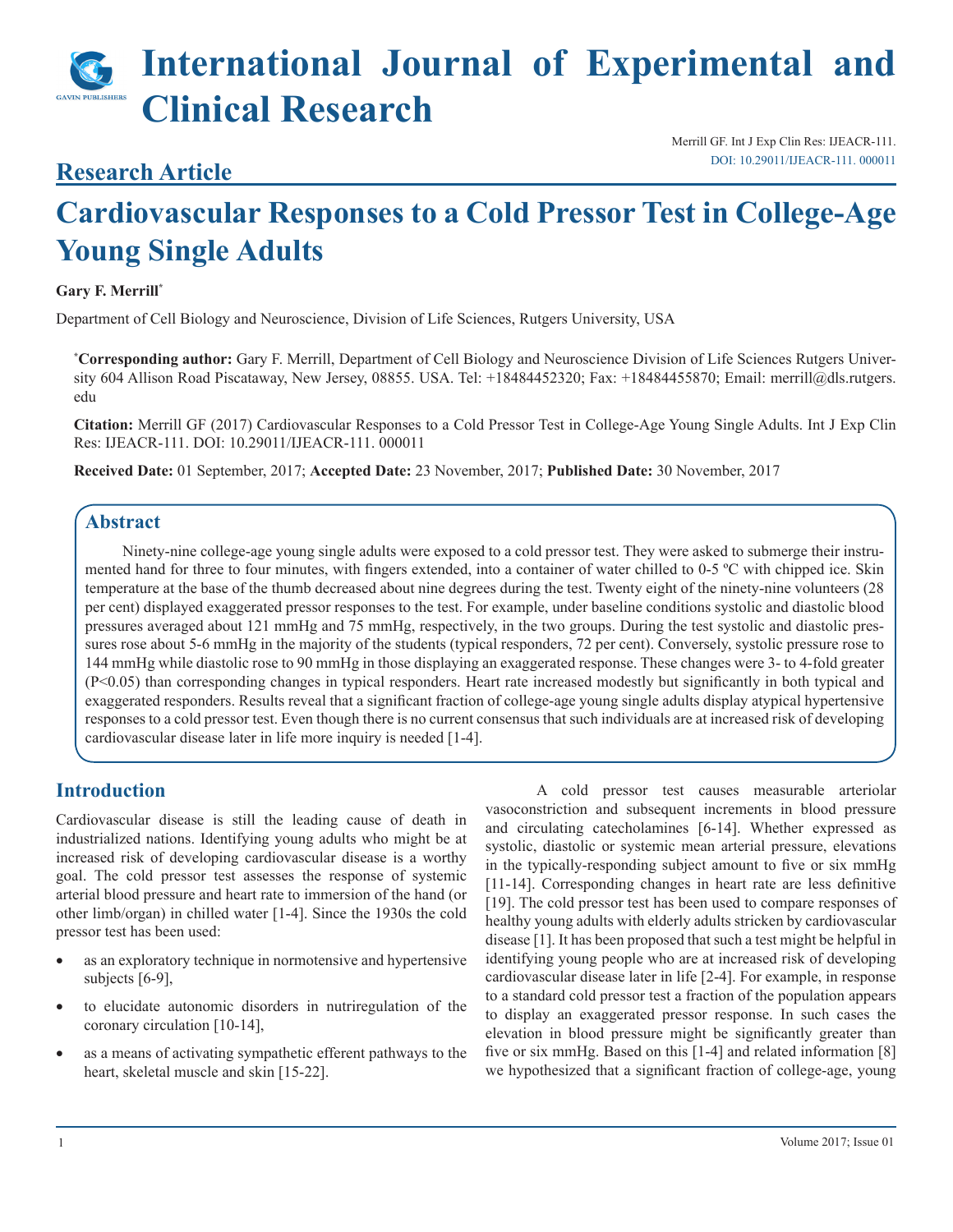single adults would display an exaggerated pressor response to immersion of their hands in cold water. We further hypothesized that males and females would be equally susceptible and that the response would occur across cultures.

# **Methods**

Cold pressor tests have been used to assess mammalian cardiovascular function for decades. One of the gaps in knowledge in the field is the need for more data in college-age young single adults. For example, we need to know whether or not there are gender, racial and chronobiological components to the response in this age group (Table 1).

| gender                                                                                 |    | ethnicity (race) |  |  |  |             |                 |
|----------------------------------------------------------------------------------------|----|------------------|--|--|--|-------------|-----------------|
|                                                                                        | m  |                  |  |  |  | A B H I O W |                 |
| 49                                                                                     | 50 |                  |  |  |  |             | 21 10 8 11 8 41 |
| f, female; m, male; A, Asian; B, Black; H, Hispanic; I, Indian; O,<br>Other: W. White. |    |                  |  |  |  |             |                 |

**Table 1:** Characteristics of college-age young single adults who underwent a 3-minutes cold pressor test.

To help address these and related concerns we performed experiments in student volunteers who averaged 20±1 years of age. They were all junior and senior undergraduates. Males and females in equal numbers and of multiple cultural backgrounds participated. Once students arrived at the laboratory they were asked to rest comfortably on a cot (supine position). Instrumentation included attaching a temperature-monitoring thermocouple at the base of the thumb of the experimental hand (Physitemp Thermalert, model TH-8; thermocouple skin sensor, model SST-1, Physitemp Instruments, Inc., Cliffton, NJ) and placing an inflatable blood pressure cuff around the contralateral upper arm. Students were then allowed about fifteen minutes for heart rate and blood pressure to achieve the physiological steady state (no changes after duplicate readings taken five minutes apart). Monitored variables included skin temperature  $(T_{s}$ , °C), systemic arterial blood pressure, both systolic ( $P_s$ , mmHg) and diastolic pressure ( $P_d$ , mmHg), and Heart Rate (HR, cycles/minute). Heart rate was determined by palpating the radial pulse in the contralateral wrist.

Following instrumentation and achievement of the physiological steady state, baseline data were recorded  $(T_s, HR, P_s,$  $P_d$ ). Then, responding to an audible cue from a research assistant (i.e. "3, 2, 1, go") the volunteer immersed the experimental hand up to the wrist in a hard-rubber pail  $(\sim 3.5L)$  of water prechilled

to 0-5°C with crushed ice. Subjects were not allowed to form a fist in the experimental hand, i.e. fingers were fully extended. The hand was kept immersed for three minutes (3 min) and there was no conversation between the experimental subject and research assistants. The experimental subject was also instructed to lie still with minimal movements during the test. After about three minutes of immersion experimental data were collected and again on audible cue the volunteer withdrew his/her hand from the chilled water. A research assistant blotted the hand dry with a towel and the volunteer was asked to remain still for another fifteen minutes. Monitored variables were measured once more after the 15-minute period.

**Statistics:** Statistical variability was identified between typical and exaggerated responders using Analysis of Variance for Repeated Measures (ANOVA, one-way analysis, completely-random design). Comparisons between two means were achieved using Student's t-test for unpaired data. When more than two means were compared a priori tests such as Tukey's w-procedure and Least Significant Difference were used. Statistically significant differences were accepted at the standard P<0.05 level, and all data are reported as means plus or minus one standard error of the mean (s.e.m.).

# **Results**

#### **Typical Responses**

**Skin Temperature**: Skin temperature in the instrumented hand dropped from an average of  $33\pm2$  to  $24\pm2$ °C (P<0.05) three minutes after immersion. Skin temperature had not fully returned to baseline values fifteen minutes after removal of the hand from the chilled water. There were no statistically significant differences in temperatures in volunteers displaying typical vs exaggerated responses.

**Heart Rate:** Heart rate increased from 71±1 cpm to 79±2 cpm (P<0.05) after three minutes of immersion in chilled water. Heart rate returned to baseline values fifteen minutes after removing the hand from the chilled water. During immersion there were no statistically significant differences in heart rate between typical and exaggerated responders.

**Systolic Arterial Blood Pressure:** On the average P<sub>s</sub> increased modestly but significantly (P<0.05) from  $121 \pm 1$  mmHg under baseline conditions to  $126\pm1$  mmHg during the cold pressor test (Figure 1).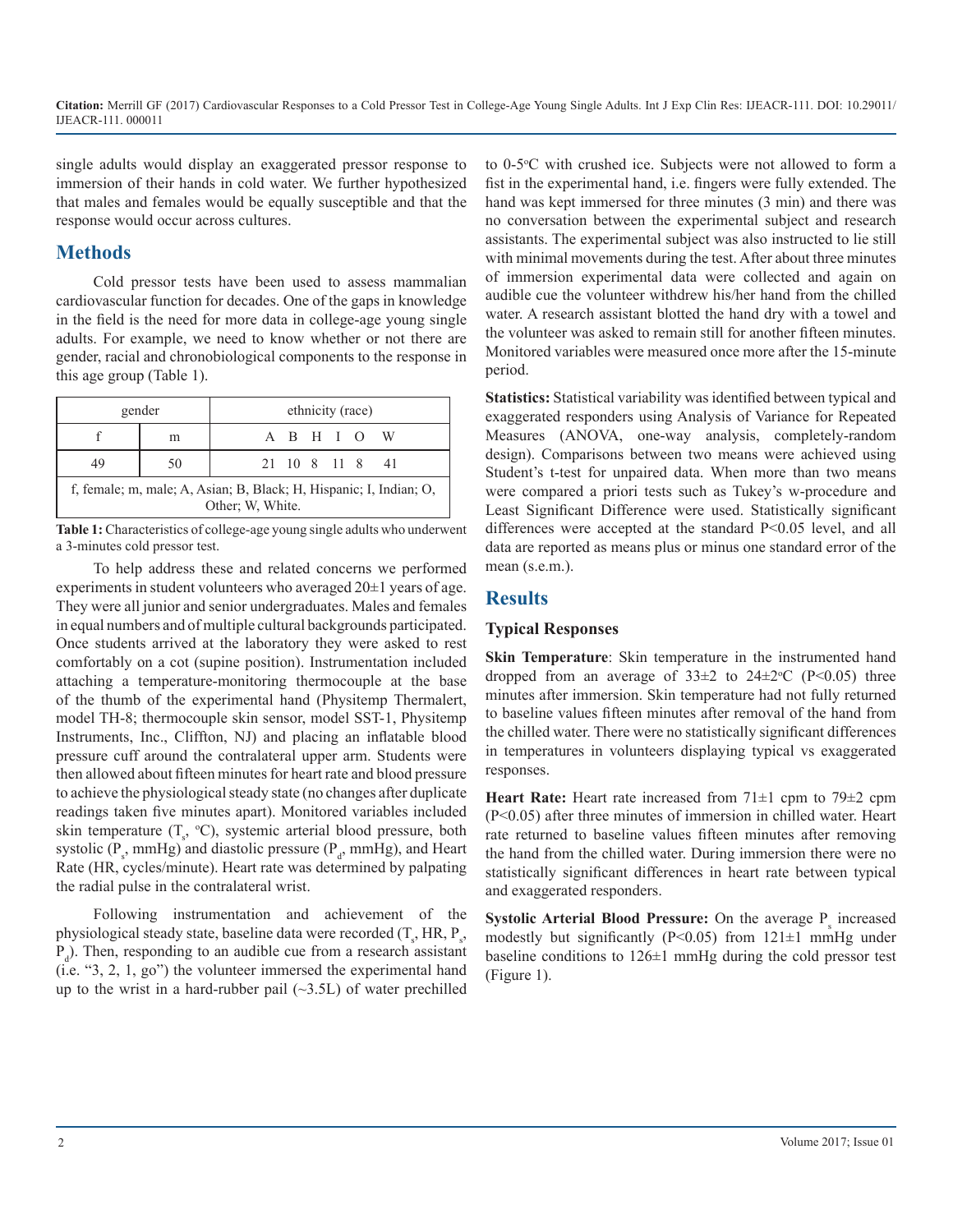

Figure 1: Skin temperature in young single adults exposed to a cold pressor test. Data in this and other figures were collected immediately before and approximately three minutes after a hand was immersed in chilled water. Note the absence of differences between the two groups.

Of seventy-one volunteers in whom these data were generated two and eleven, respectively, had  $P_s$  that did not change or decreased modestly during the cold pressor test. Diastolic arterial blood pressure: On the average  $P_d$  increased modestly but significantly (P<0.05) from 74 $\pm$ 1 mmHg under baseline conditions to 80±1 mmHg during hand immersion (Figure 2).



**Figure 2:** Heart rate responses in young single adults exposed to a cold pressor test. Note that heart rate increased modestly but significantly (P<0.05) in both typical and exaggerated responders.

Of the seventy-one volunteers studied to generate these data four and eleven, respectively, had Pd that did not change or decreased modestly during immersion.

#### **Exaggerated Responses**

**Skin Temperature:** Skin temperature in the instrumented hand dropped from an average of  $32\pm1$  to  $23\pm2$  oC (P<0.05) three minutes after immersion. Skin temperature had not fully returned to baseline values fifteen minutes after removal of the hand from the chilled water. There were no significant differences in temperatures in volunteers displaying typical vs exaggerated responses.

**Heart Rate:** Heart rate increased from 77±3 to 85±4 (P<0.05) after three minutes of immersion in chilled water. Heart rate returned to baseline values fifteen minutes after removing the hand from the chilled water. During immersion there were no statistically significant differences in heart rates between typical and exaggerated responders. However, under baseline conditions heart rate was modestly, but significantly elevated in exaggerated responders (Figure 3).



**Figure 3:** Diastolic blood pressure responses in young single adults exposed to a cold pressor test. Note the significantly greater elevation of pressure in the exaggerated responders (! P<0.05).

**Systolic Arterial Blood Pressure:** On the average Ps increased significantly ( $P \le 0.05$ ) from 121 $\pm 2$  mmHg under baseline conditions to 144±3 mmHg during the cold pressor test (Figure 4).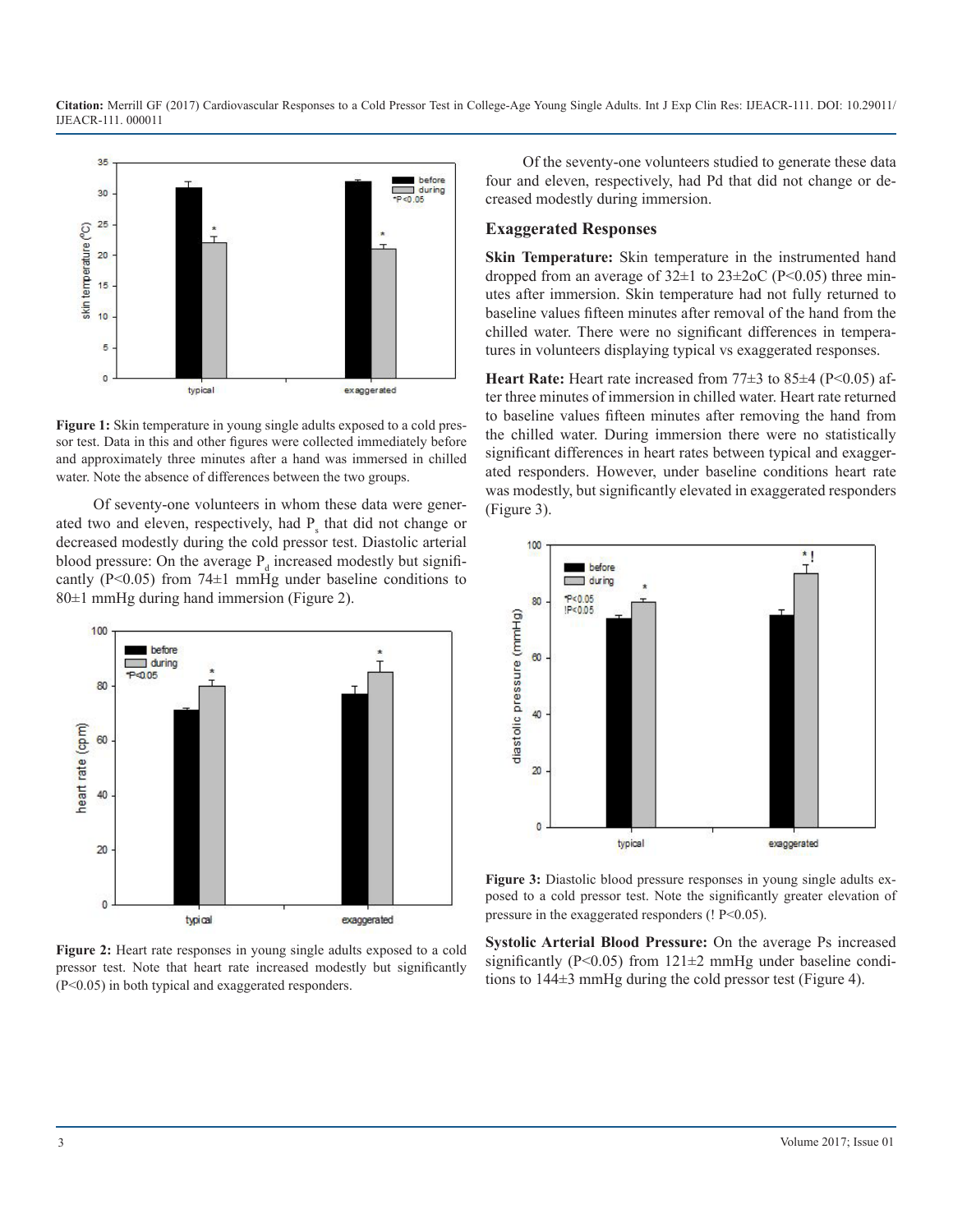

**Figure 4:** Systolic blood pressure responses in young single adults exposed to a cold pressor test. Note the significantly greater elevation of pressure in the exaggerated responders (! P<0.05).

Of twenty-eight volunteers in whom these data were generated none had  $P_s$  that did not change or decreased modestly during the cold pressor test.

**Diastolic Arterial Blood Pressure:** On the average P<sub>d</sub> increased significantly ( $P<0.05$ ) from 75 $\pm$ 2 mmHg under baseline conditions to 90±3 mmHg during hand immersion of the twenty-eight volunteers studied to generate these data only one had  $P_d$  that did not increase during immersion.

#### **Discussion**

Cold pressor tests have been used to evaluate autonomic control of the human cardiovascular system [13-29] and to describe influences of increased sympathetic nerve activity on the vasculature of both skin and skeletal muscle [15-24]. The test has also been used to discriminate cardiovascular effects of painful stimuli [16] and results are known to be influenced by disease [25-26]. For example, the test is reported to produce exaggerated pressor responses in hypertension-prone humans [2-9] and augmented coronary vasoconstriction in patients with ischemic heart disease [10-12].

Conversely, responses are diminished in patients with orthostatic hypotension caused by impaired efferent sympathetic function. In normotensive young adult patients Benetos and Safar [27] observed an inverse relationship between age and changes in diastolic blood pressure during a CPT, but a similar relation was not observed in hypertensive patients. Also, plasma renin was about sixty per cent higher in hypertensive patients who responded to a CPT than those who did not respond. There was no relationship between the response of blood pressure and a family history of hypertension [27].

More than seven decades ago Thacker [8] used the test in college-age young adults to compare responses in hypo-,

normo- and hypertensive students. Comparing hypertensives to normotensives he found that the pressor responses were greater and took longer to achieve in the hypertensive students. He also reported that exaggerated responders were more than five times as likely to have a history of cardiovascular disease in their families. Only male students were used in Thacker's study [8] and because of the era (1935-1939) it is likely that the majority were White. More recently [5] reported a difference in normotensive vs hypertensive young Blacks to a cold pressor test lasting four minutes [2-4] were among the first to suggest that the test might be a useful way of detecting young adults at risk of developing cardiovascular disease later in life. In the current study we collected data from both males and females and found no differences. We also tried to recruit from a range of cultural/ethnic backgrounds from (Table 2).

| Typical     | White $(n=31)$ >Asian $(n=16)$ >Indian $(n=8)$ >Other<br>$(n=7)$ > Black $(n=6)$ = Hispanic $(n=6)$  |
|-------------|------------------------------------------------------------------------------------------------------|
| Exaggerated | White $(n=11)$ > Asian $(n=5)$ > Black $(n=4)$ > Indian<br>$(n=3)$ >Hispanic $(n=2)$ > Other $(n=1)$ |

**Table 2:** Cultural demographics and frequency of responses of collegeage young single adults exposed to a 3-minutes cold pressor test.

One can see that exaggerated responders were more than twice as likely to be White. However, given the small samples sizes we also found relatively high frequencies of Asians, Indians, Blacks and Hispanics who displayed exaggerated responses.

- • **Among typical responders the frequency of distribution was:** Whites>Asians>Indians>Others> Blacks>Hispanics.
- • **The order was different for those displaying an exaggerated response:** Whites>Asians>Blacks>Indians>Hispanics>Other s.

Despite the small sample sizes, and among the exaggerated responders, representation by Blacks was more like that for Whites and Asians. Earlier Calhoun et al. [28] compared sympathetic nerve activity, heart rate and systemic arterial blood pressure to a cold pressor test in Black (24±2 years) and White (28±2 years) normotensive male and female subjects. The subjects were predominantly students with similar educations (like those in the current study only a bit older). Under supine resting conditions mean arterial pressure and sympathetic nerve activity were not different in the two groups. During a 2-minute cold pressor test, mean arterial pressure, heart rate, and sympathetic nerve activity in skeletal muscle increased in both groups. The increments were significantly greater in Blacks than Whites. [28] concluded that young Blacks might be predisposed to the development of hypertension later in life.

In addition to a racial component to the CPT there might also be a temporal element. Our volunteers took the test between 9-10 a.m. 2-3 p.m. and 7-8 p.m. In teaching the physiology of blood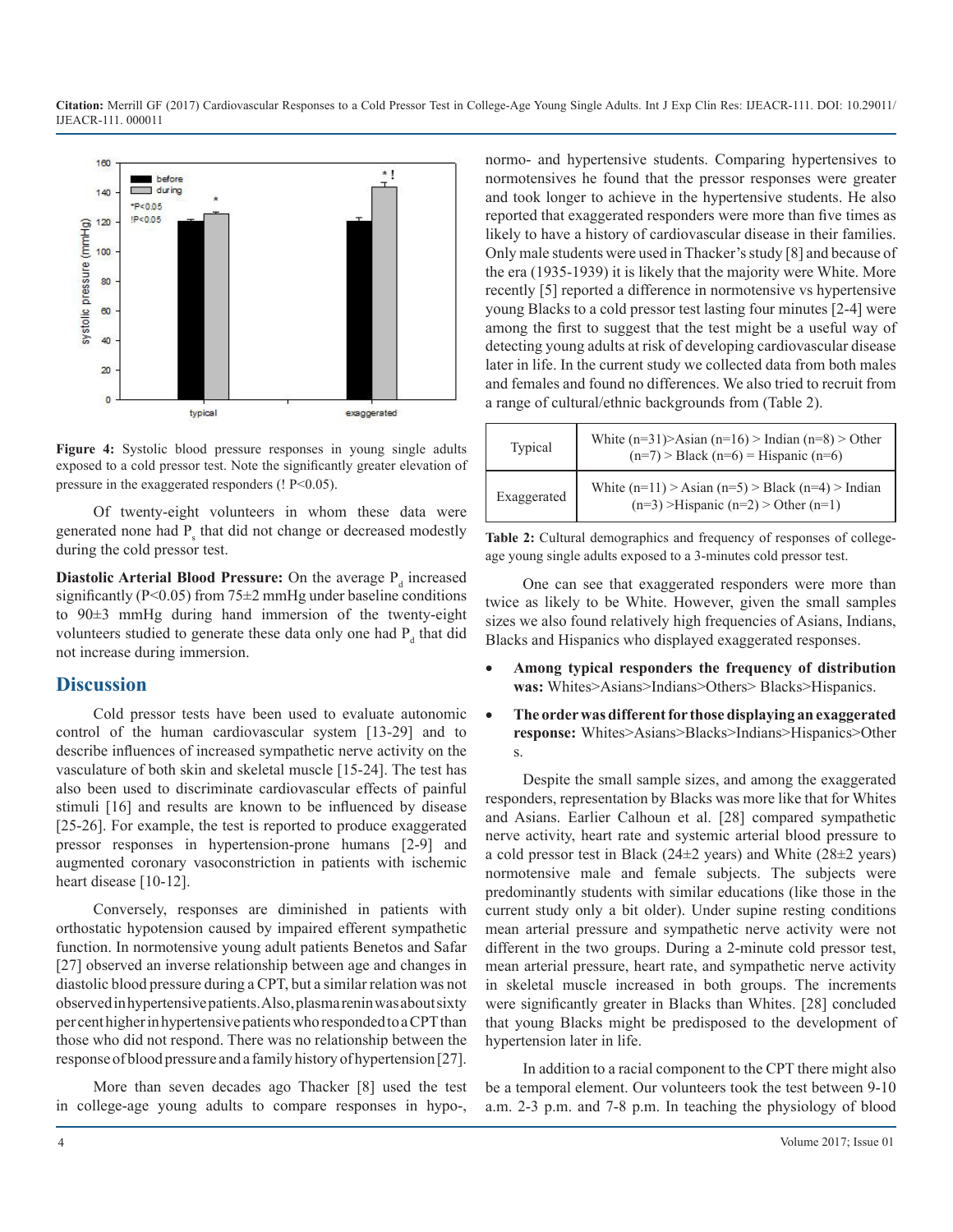pressure to young adults we have observed a significant elevation in diastolic pressure in males, but not females, in the p.m. vs a.m. hours (unpublished observations). When considering the effects of diurnal and ultradian rhythms on human physiology, blood pressure and blood chemistry, it seems plausible that the time of [day a CPT is administered could influence the outcome. On the](mailto:https://www.ncbi.nlm.nih.gov/pubmed/6735451)  other hand, body position seems to be unimportant. Thacker found no differences in the magnitude of pressor responses in the same students tested while lying down (supine position) vs sitting up [8]. By our definition (i.e. during CPT a change in diastolic, systolic or both pressures must be at least 2x that of a typical responder to qualify as an exaggerated response) nearly one in every three students displayed an exaggerated response to a CPT. In those [who responded typically both diastolic and systolic pressures rose](mailto:http://www.historyofmedicine.com/d/a-standard-stimulus-for-measuring-vasomotor-reactions-its-application-in-the-study-of-hypertension)  about 5-6 mmHg during the 3-minute test [11-14].

Conversely, exaggerated responders experienced elevations of diastolic and systolic pressures of nearly 3-4 times the above numbers. Of seventy-one volunteers responding typically there was a small handful whose blood pressure either decreased modestly or did not change during the test. Among twenty-eight exaggerated responders none had  $P_s$  that did not change or decreased during the test. Only one of the twenty-eight had  $P_d$  that did not increase during immersion of the hand. Moreover, all young adults who took the test displayed a modest but statistically significant tachycardia during the three minutes. There were no differences between typical and exaggerated responders nor between males and females in the elevated heart rate responses. Conversely, the relative but modest [tachycardia under baseline conditions in exaggerated responders](mailto:https://www.ncbi.nlm.nih.gov/pubmed/10527)  might be indicative of an over-stimulated sympathetic nervous system, i.e. a genetically-predisposed anticipatory sympathetic [response to an imminent challenge such as a CPT. If this is true](mailto:http://circ.ahajournals.org/content/circulationaha/59/3/544.full.pdf)  then baseline, resting heart rate might also be a predictor of an exaggerated response to a CPT.

#### **Summary**

In my lab a large proportion of college-age young adults taking a cold pressor test showed an exaggerated blood pressure response. Males and females were equally affected, but Whites, Asians and Blacks seemed more prone to the exaggerated responses than did Indians, Hispanics and Others. A racial component to the response in young adults has been previously reported between Blacks and Whites [28]. Whether or not there is a chronobiological component to the exaggerated response, especially in males, should be investigated. We conclude that a significant fraction of collegeage young single adults displays an exaggerated blood pressure response to a cold pressor test. According to others such young people might be at increased risk of developing cardiovascular disease later in life.

#### **References**

- [Kingma BRM, Frijns AJH, Saris WHM, van Steenhoven AA, van](mailto:https://www.ncbi.nlm.nih.gov/pubmed/20300768) [Marken, et al. \(2010\) Cold-induced vasoconstriction at forearm and](mailto:https://www.ncbi.nlm.nih.gov/pubmed/20300768)  [hand skin sites: the effect of age. Eur. J. Appl. Physiol 109: 915-921.](mailto:https://www.ncbi.nlm.nih.gov/pubmed/20300768)
- 2. [Wood DL, Sheps SG, Evleback LR, Schirger A \(1984\) Cold pressor](mailto:https://www.ncbi.nlm.nih.gov/pubmed/6735451)  test as a predictor of hypertension. Hypertension 6: 301-306.
- 3. [Menkes MS, Matthews KA, Krantz DS, Lundberg U, Mead LA, et al.](mailto:https://www.ncbi.nlm.nih.gov/pubmed/2807514)  [\(1989\) Cardiovascular reactivity to the cold pressor test as a predictor](mailto:https://www.ncbi.nlm.nih.gov/pubmed/2807514)  [of hypertension. Hypertension 14: 524-530.](mailto:https://www.ncbi.nlm.nih.gov/pubmed/2807514)
- 4. [Pramanik T, Regmi P, Shrestah P \(2008\) Detection of individuals prone](mailto:http://imsear.li.mahidol.ac.th/handle/123456789/46638)  [to develop hypertension in their future life. Nepal Med. Coll. J 10: 35-](mailto:http://imsear.li.mahidol.ac.th/handle/123456789/46638) [37.](mailto:http://imsear.li.mahidol.ac.th/handle/123456789/46638)
- 5. [Hines EA and Brown GE \(1932\) A standard stimulus for measuring](mailto:http://www.historyofmedicine.com/d/a-standard-stimulus-for-measuring-vasomotor-reactions-its-application-in-the-study-of-hypertension)  vasomotor reactions: its application in the study of hypertension. Mayo [Clin. Proc 7: 332-335.](mailto:http://www.historyofmedicine.com/d/a-standard-stimulus-for-measuring-vasomotor-reactions-its-application-in-the-study-of-hypertension)
- 6. Briggs FJ and Oerting H (1933) Vasomotor response of normal and hypertensive individuals to thermal stimulus (cold). Minn. Med 16: 481- 486.
- 7. [Hines EA and Brown GE \(1936\) The cold pressor test for measuring](mailto:http://www.ahjonline.com/article/S0002-8703(36)90370-8/abstract)  [the relatability of the blood pressure: data concerning 571 normal and](mailto:http://www.ahjonline.com/article/S0002-8703(36)90370-8/abstract)  [hypertensive subjects. Am. Heart J 11: 1-9.](mailto:http://www.ahjonline.com/article/S0002-8703(36)90370-8/abstract)
- 8. [Thacker EA \(1940\) A comparative study of normal and abnormal blood](mailto:http://www.ahjonline.com/article/S0002-8703(40)91031-6/abstract)  [pressures among university students, including the cold pressor test.](mailto:http://www.ahjonline.com/article/S0002-8703(40)91031-6/abstract)  [Am. Heart J 20: 89-97.](mailto:http://www.ahjonline.com/article/S0002-8703(40)91031-6/abstract)
- 9. [Murakami E, Hiwada K, Kokubu T \(1980\) Pathophysiological charac](mailto:https://www.ncbi.nlm.nih.gov/pubmed/7401272)[teristics of labile hypertensive patients determined by the cold pressor](mailto:https://www.ncbi.nlm.nih.gov/pubmed/7401272)  [test. Jpn. Circ. J 44: 438-442.](mailto:https://www.ncbi.nlm.nih.gov/pubmed/7401272)
- 10. [Mudge GH, Grossman W, Mills RM, Lesch M, Braunwald E \(1976\) Re](mailto:https://www.ncbi.nlm.nih.gov/pubmed/10527)flex increase in coronary vascular resistance in patients with ischemic [heart disease. N. Engl. J. Med 295: 1333-1337.](mailto:https://www.ncbi.nlm.nih.gov/pubmed/10527)
- 11. [Mudge GH, Goldberg S, Gunther S, Mann T, Grossman W \(1979\)](mailto:http://circ.ahajournals.org/content/circulationaha/59/3/544.full.pdf)  Comparison of metabolic and vasoconstrictor stimuli on coronary vas[cular resistance in man. Circulation](mailto:http://circ.ahajournals.org/content/circulationaha/59/3/544.full.pdf) 59: 544-550.
- 12. [Raizner AE, Chahine RA, Ishimori T \(1980\) Provocation of coronary](mailto:https://www.ncbi.nlm.nih.gov/pubmed/7418176) [artery spasm by the cold pressor test: hemodynamic, arteriographic](mailto:https://www.ncbi.nlm.nih.gov/pubmed/7418176)  [and quantitative angiographic observations. Circulation 62: 925-932.](mailto:https://www.ncbi.nlm.nih.gov/pubmed/7418176)
- 13. Johnson RH and Spalding JMK (1974) Disorders of the autonomic nervous system. Oxford: Blackwell Press 33-58.
- 14. [Ferguson DW, Thames MD, Mark AL \(1983\) Effects of propranolol on](mailto:https://www.ncbi.nlm.nih.gov/pubmed/6825236) [reflex vascular responses to orthostatic stress in humans: role of ven](mailto:https://www.ncbi.nlm.nih.gov/pubmed/6825236)[tricular baroreceptors. Circulation 67: 802-807.](mailto:https://www.ncbi.nlm.nih.gov/pubmed/6825236)
- 15. [Fagius J, Karhuvaara S, Sundlof G \(1989\) The cold pressor test: ef](mailto:https://www.ncbi.nlm.nih.gov/pubmed/2596327)[fects on sympathetic nerve activity in human muscle and skin nerve](mailto:https://www.ncbi.nlm.nih.gov/pubmed/2596327)  [fascicles. Acta. Physiol. Scand 137: 325-334.](mailto:https://www.ncbi.nlm.nih.gov/pubmed/2596327)
- 16. [Stancak A, Yamamotova A, Kulls IP, Sekyra IV \(1996\) Cardiovascular](mailto:https://www.ncbi.nlm.nih.gov/pubmed/8726092)  [adjustments and pain during repeated cold pressor test. Clin. Auton.](mailto:https://www.ncbi.nlm.nih.gov/pubmed/8726092) [Res 6: 83-89.](mailto:https://www.ncbi.nlm.nih.gov/pubmed/8726092)
- 17. [Sendowski I, Savourey G, Launay JC, Besnard Y, Cottet-Emard JM, et](mailto:https://www.ncbi.nlm.nih.gov/pubmed/10664089)  [al. \(2000\) Sympathetic stimulation induced by hand cooling alters cold](mailto:https://www.ncbi.nlm.nih.gov/pubmed/10664089)[induced vasodilatation in humans. Eur. J. Appl. Physiol 81: 303-309.](mailto:https://www.ncbi.nlm.nih.gov/pubmed/10664089)